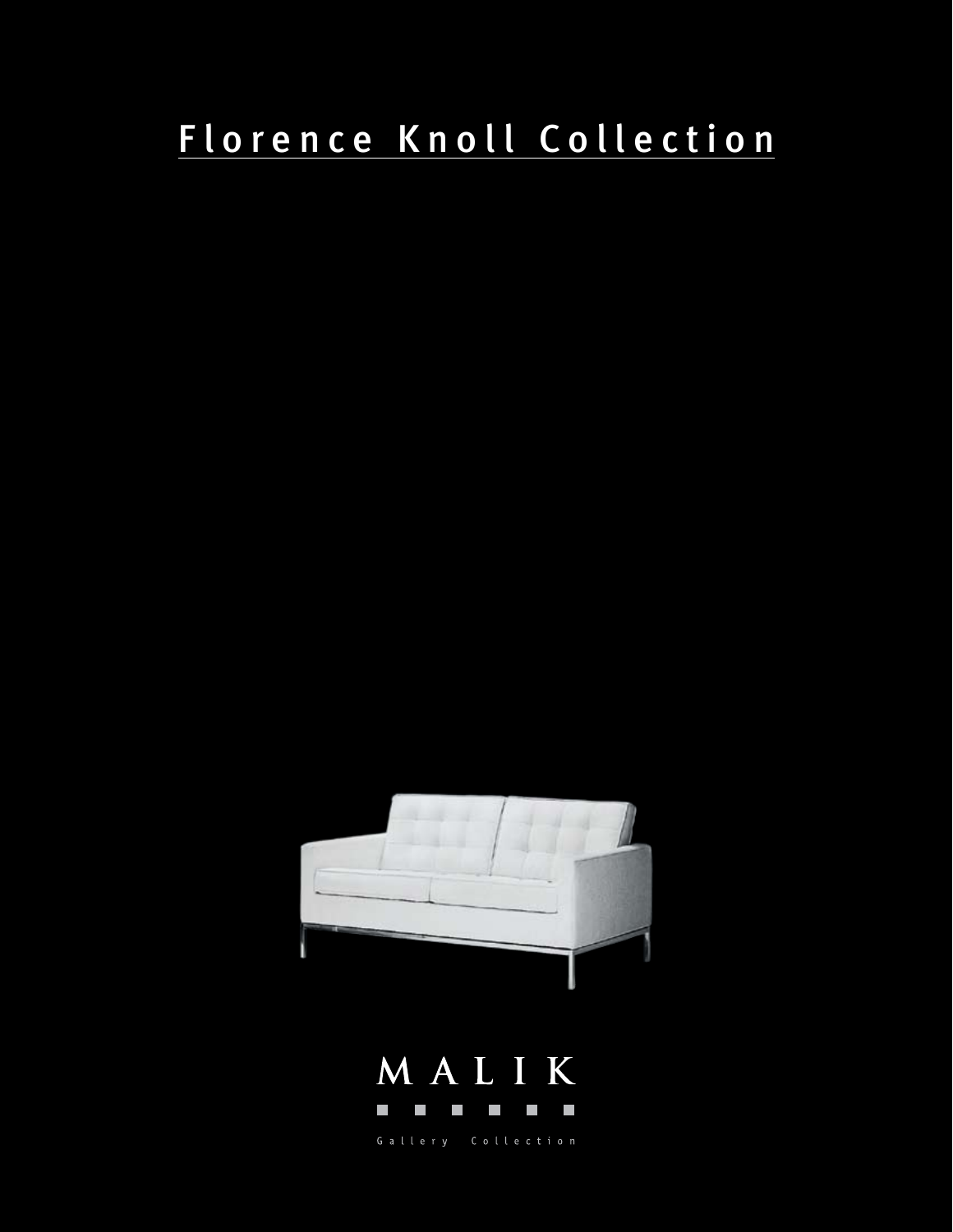# **Florence Schust Knoll Lounge Chair**







# **Florence Schust Knoll Two Seat Sofa**

**MC-L-991** 

**H** 31 1/2" x **D** 32 1/4" x **W** 60 3/4"



## **Florence Schust Knoll Three Seat Sofa**





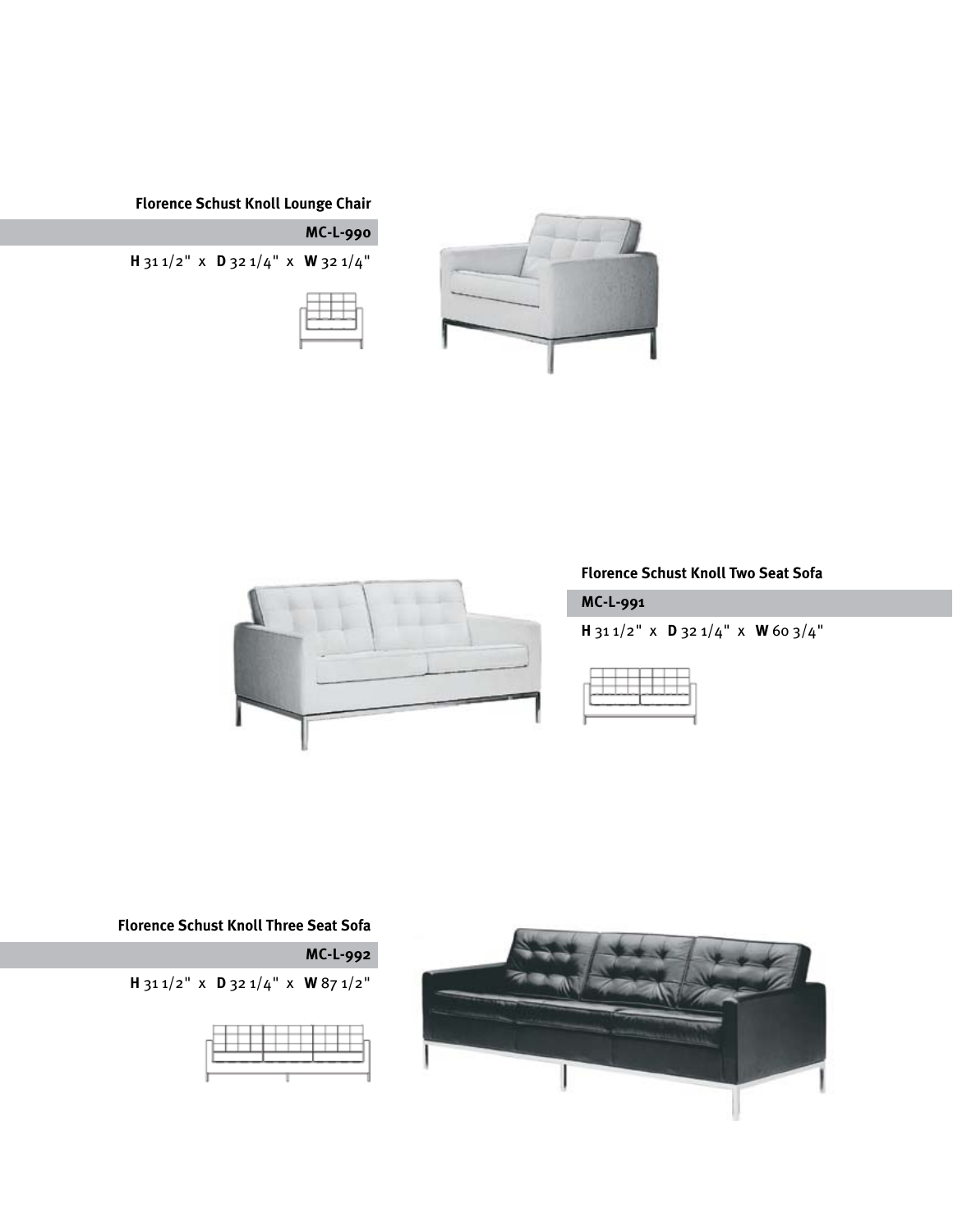#### **Florence Schust Knoll**



As a protegée of Eero Saarinen, Florence Schust Knoll became one of the most influential designers in American history. She worked briefly for Bauhaus figures Walter Gropius, Marcel Breuer and Wallace K. Harrison. Her belief was in "total design"—embracing architecture, manufacturing, interior design, textiles, graphics, advertising and presentation. Her application of design principles in solving space problems was a radical departure from standard practice in the 1950s, but was quickly adopted, and remains widely in use today.



**Table Desk**

# **MC-T-996**

**H** 28 1/4" **Dia** 54"



**Table Desk**

**MC-T-997**

**H** 28 1/4" x **D** 47 3/4" x **W** 78"

**Table Desk**

**MC-T-998**

**H** 28 1/4" x **D** 54" x **W** 96"